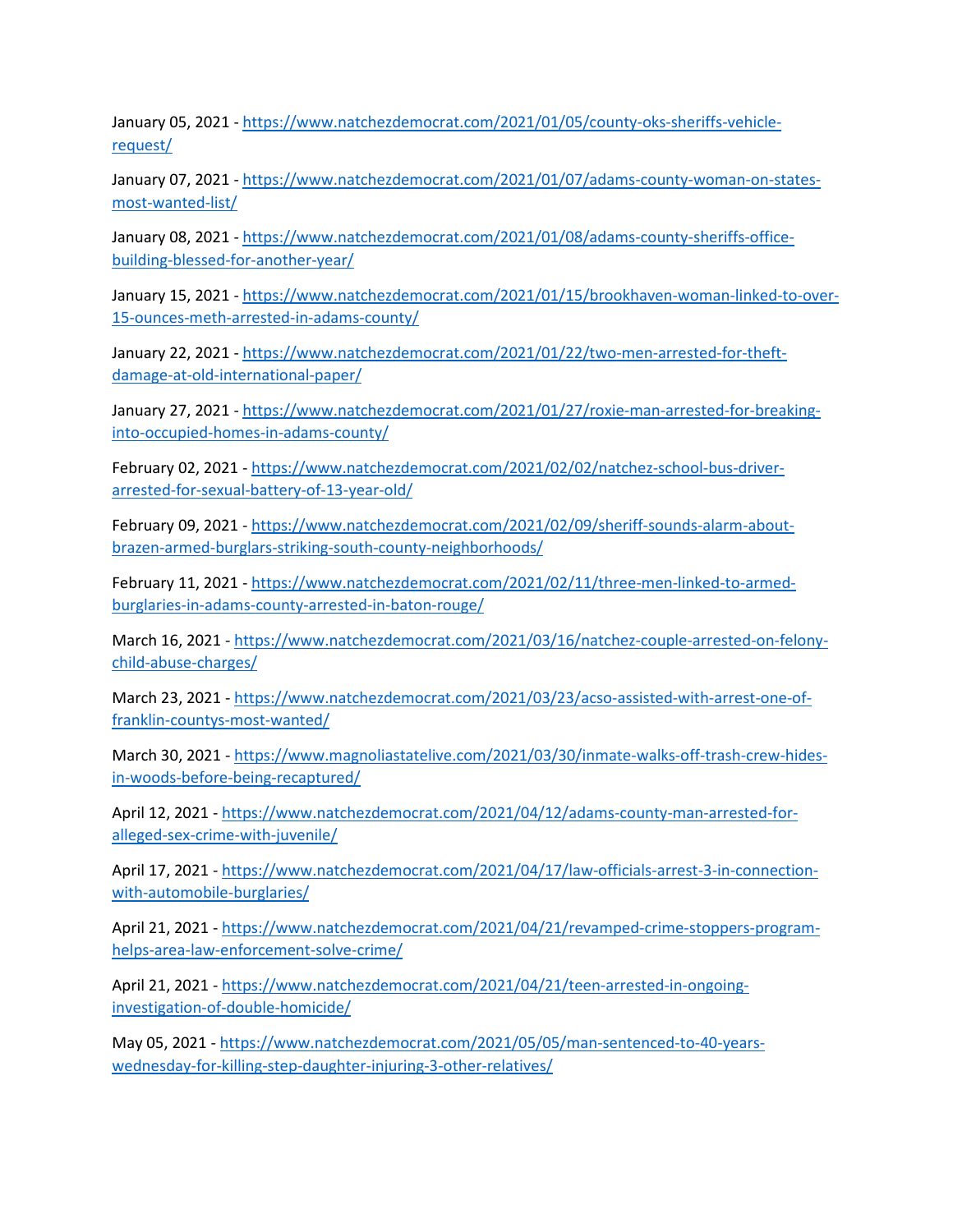May 24, 2021 - [https://www.natchezdemocrat.com/2021/05/24/officers-find-variety-of-drugs-after](https://www.natchezdemocrat.com/2021/05/24/officers-find-variety-of-drugs-after-search-woman-arrested/)[search-woman-arrested/](https://www.natchezdemocrat.com/2021/05/24/officers-find-variety-of-drugs-after-search-woman-arrested/)

June 06, 2021 - [https://www.natchezdemocrat.com/2021/06/02/update-three-suspects-identified-in](https://www.natchezdemocrat.com/2021/06/02/update-three-suspects-identified-in-raid-of-gas-station-near-cathedral-school/)[raid-of-gas-station-near-cathedral-school/](https://www.natchezdemocrat.com/2021/06/02/update-three-suspects-identified-in-raid-of-gas-station-near-cathedral-school/)

June 07, 2021 - [https://www.natchezdemocrat.com/2021/06/07/ferriday-man-receives-1-million-bond](https://www.natchezdemocrat.com/2021/06/07/ferriday-man-receives-1-million-bond-for-attempted-murder-kidnapping-charges-in-adams-county/)[for-attempted-murder-kidnapping-charges-in-adams-county/](https://www.natchezdemocrat.com/2021/06/07/ferriday-man-receives-1-million-bond-for-attempted-murder-kidnapping-charges-in-adams-county/)

June 09, 2021 - [https://www.natchezdemocrat.com/2021/06/09/jury-finds-washington-not-guilty-in](https://www.natchezdemocrat.com/2021/06/09/jury-finds-washington-not-guilty-in-murder-case-sheriff-reacts-to-verdict/)[murder-case-sheriff-reacts-to-verdict/](https://www.natchezdemocrat.com/2021/06/09/jury-finds-washington-not-guilty-in-murder-case-sheriff-reacts-to-verdict/)

July 02, 2021 - [https://www.natchezdemocrat.com/2021/07/02/adams-county-19-year-old-arrested](https://www.natchezdemocrat.com/2021/07/02/adams-county-19-year-old-arrested-thursday-on-attempted-murder-charge/)[thursday-on-attempted-murder-charge/](https://www.natchezdemocrat.com/2021/07/02/adams-county-19-year-old-arrested-thursday-on-attempted-murder-charge/)

July 31, 2021 - [https://www.natchezdemocrat.com/2021/07/31/response-to-community-school-supply](https://www.natchezdemocrat.com/2021/07/31/response-to-community-school-supply-giveaway-indicator-of-need-here-sheriff-says/)[giveaway-indicator-of-need-here-sheriff-says/](https://www.natchezdemocrat.com/2021/07/31/response-to-community-school-supply-giveaway-indicator-of-need-here-sheriff-says/)

August 02, 2021 - [https://www.natchezdemocrat.com/2021/08/02/miss-lou-comes-together-for-those](https://www.natchezdemocrat.com/2021/08/02/miss-lou-comes-together-for-those-in-need/)[in-need/](https://www.natchezdemocrat.com/2021/08/02/miss-lou-comes-together-for-those-in-need/)

August 12, 2021 - [https://www.natchezdemocrat.com/2021/08/12/reward-up-to-5k-offered-for-tips](https://www.natchezdemocrat.com/2021/08/12/reward-up-to-5k-offered-for-tips-leading-to-arrests-in-2020-double-homicide/)[leading-to-arrests-in-2020-double-homicide/](https://www.natchezdemocrat.com/2021/08/12/reward-up-to-5k-offered-for-tips-leading-to-arrests-in-2020-double-homicide/)

August 14, 2021 - [https://www.natchezdemocrat.com/2021/08/14/update-suspect-turned-himself-in](https://www.natchezdemocrat.com/2021/08/14/update-suspect-turned-himself-in-held-on-murder-charge-in-shooting-of-natchez-woman/)[held-on-murder-charge-in-shooting-of-natchez-woman/](https://www.natchezdemocrat.com/2021/08/14/update-suspect-turned-himself-in-held-on-murder-charge-in-shooting-of-natchez-woman/)

August 14, 2021 - [https://www.natchezdemocrat.com/2021/08/14/shooting-injures-two-on-26-myrtle](https://www.natchezdemocrat.com/2021/08/14/shooting-injures-two-on-26-myrtle-drive/)[drive/](https://www.natchezdemocrat.com/2021/08/14/shooting-injures-two-on-26-myrtle-drive/)

September 03, 2021 - [https://www.natchezdemocrat.com/2021/09/03/adams-county-teen-arrested](https://www.natchezdemocrat.com/2021/09/03/adams-county-teen-arrested-on-burglary-charges/)[on-burglary-charges/](https://www.natchezdemocrat.com/2021/09/03/adams-county-teen-arrested-on-burglary-charges/)

September 10, 2021 - [https://www.natchezdemocrat.com/2021/09/10/adams-county-man-charged](https://www.natchezdemocrat.com/2021/09/10/adams-county-man-charged-with-felony-animal-abuse-for-beating-horse/#:%7E:text=NATCHEZ%20%E2%80%94%20Adams%20County%20Sheriff%E2%80%99s%20Office%20arrested%20a,a%20red%20rope%20with%20a%20knot%20in%20it)[with-felony-animal-abuse-for-beating-](https://www.natchezdemocrat.com/2021/09/10/adams-county-man-charged-with-felony-animal-abuse-for-beating-horse/#:%7E:text=NATCHEZ%20%E2%80%94%20Adams%20County%20Sheriff%E2%80%99s%20Office%20arrested%20a,a%20red%20rope%20with%20a%20knot%20in%20it)

[horse/#:~:text=NATCHEZ%20%E2%80%94%20Adams%20County%20Sheriff%E2%80%99s%20Office%20a](https://www.natchezdemocrat.com/2021/09/10/adams-county-man-charged-with-felony-animal-abuse-for-beating-horse/#:%7E:text=NATCHEZ%20%E2%80%94%20Adams%20County%20Sheriff%E2%80%99s%20Office%20arrested%20a,a%20red%20rope%20with%20a%20knot%20in%20it) [rrested%20a,a%20red%20rope%20with%20a%20knot%20in%20it.](https://www.natchezdemocrat.com/2021/09/10/adams-county-man-charged-with-felony-animal-abuse-for-beating-horse/#:%7E:text=NATCHEZ%20%E2%80%94%20Adams%20County%20Sheriff%E2%80%99s%20Office%20arrested%20a,a%20red%20rope%20with%20a%20knot%20in%20it)

September 14, 2021 - [https://www.natchezdemocrat.com/2021/09/14/it-just-about-severed-her-leg](https://www.natchezdemocrat.com/2021/09/14/it-just-about-severed-her-leg-leg-restraint-leads-to-amputation-for-found-dog/)[leg-restraint-leads-to-amputation-for-found-dog/](https://www.natchezdemocrat.com/2021/09/14/it-just-about-severed-her-leg-leg-restraint-leads-to-amputation-for-found-dog/)

September 30, 2021 - [https://www.natchezdemocrat.com/2021/09/30/supreme-court-upholds](https://www.natchezdemocrat.com/2021/09/30/supreme-court-upholds-sentence-in-dogfighting-case/)[sentence-in-dogfighting-case/](https://www.natchezdemocrat.com/2021/09/30/supreme-court-upholds-sentence-in-dogfighting-case/)

October 08, 2021 - [https://www.natchezdemocrat.com/2021/10/08/sheriff-wants-project-nola-crime](https://www.natchezdemocrat.com/2021/10/08/sheriff-wants-project-nola-crime-cameras/)[cameras/](https://www.natchezdemocrat.com/2021/10/08/sheriff-wants-project-nola-crime-cameras/)

October 11, 2021 - [https://www.natchezdemocrat.com/2021/10/11/update-richard-bill-mazique-jr](https://www.natchezdemocrat.com/2021/10/11/update-richard-bill-mazique-jr-found-safe/)[found-safe/](https://www.natchezdemocrat.com/2021/10/11/update-richard-bill-mazique-jr-found-safe/)